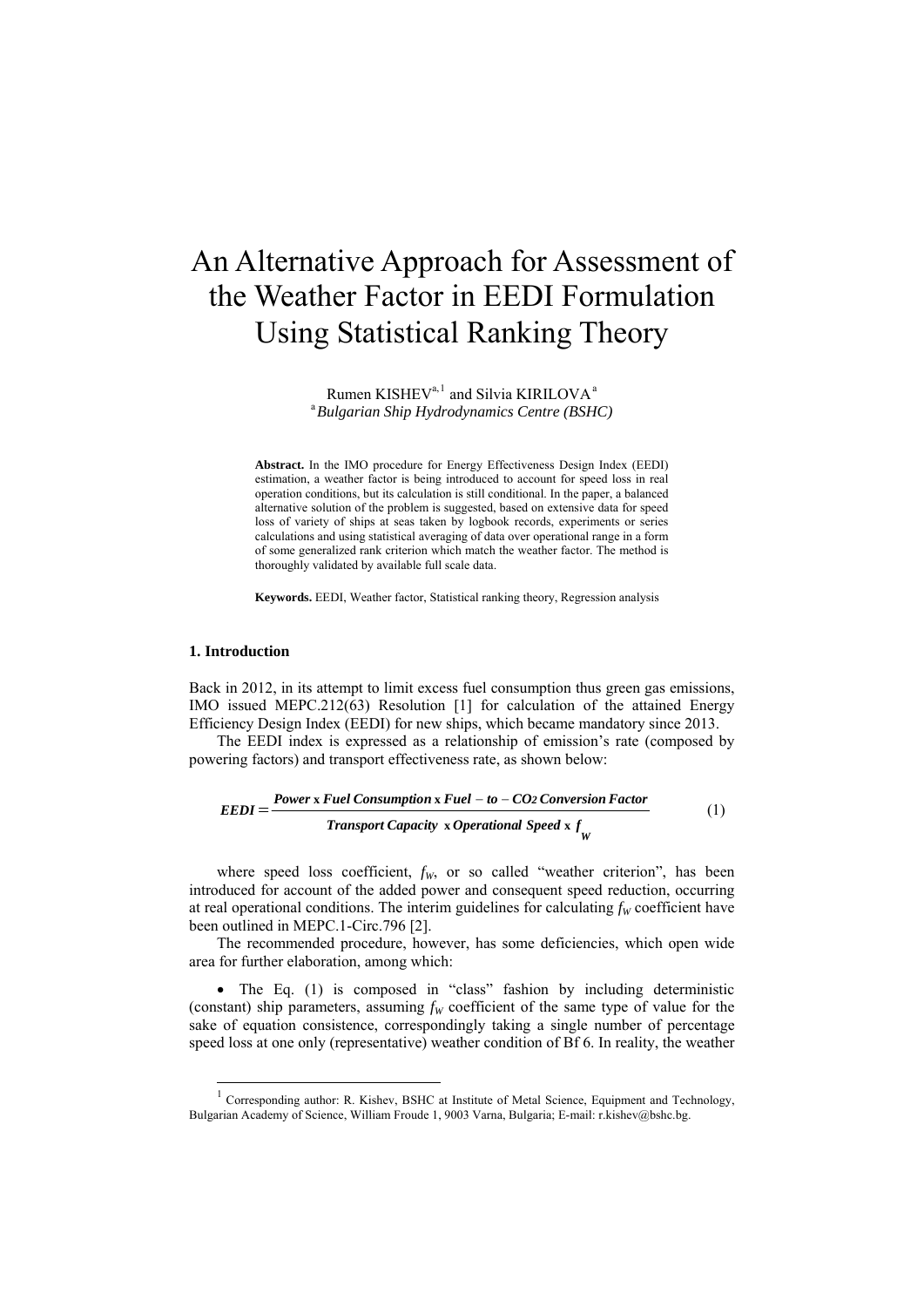factor is statistical value, depending on ship type, size and geometry, and must be obtained by statistical averaging over environmental conditions on route.

• The speed reduction coefficient  $f_W$  is assumed to be linearly proportional to fuel consumption. In reality, speed loss is a function of several parameters, such as available power margin (which predetermines involuntary drop of speed in waves), fuel cost, urgency of cargo delivery and severity of wave loading (which may force a voluntary drop of speed), so it should be considered not just ship system's capability measure, but has also economic impact [3], [4].

• The allowed approaches for estimating the coefficient  $f_W$  are varying broadly, including rigorous theoretical methods, linearized methods, model tests utilizing various experimental methodologies, and even simple empirics, thus giving noncommensurable basis for the estimation. Theoretical approaches are mostly dealing with added resistance and speed loss is predicted indirectly, the same is valid for model tests – only a few basins use free-running model technique which gives speed loss directly. In this course of thoughts, statistical data for speed loss collected by full scale observations, calculations and model tests could form a representative sample for creation of relatively simple regression model for weather factor access.

Following above considerations, a practical approach for weather factor assessment is outlined here. Such an approach would operate with statistical hypotheses built on a limited but already representative number of observations about the relationships between a large number of ship design parameters and parameters of external conditions. In particular, the theory of ranking criteria [5] turned to be a handy tool to check the correctness of these hypotheses, known by its successful application in probabilistic theory and in practice [3], [6], [7]. Ranking procedures are performed simply and quickly, when ordered observations with normal statistics are available.

## **2. Description of Ranking Approach**

The core of the ranking approach is the assumption for existence of some statistical relationship between a set of certain ship design parameters, **G**, and some generalized operational estimator, **R**:

 $R = f(G)$  (2)

The set of governing ship identity parameters is selected amongst those influencing real operation most. This is done by experience, statistics or sensitivity analysis, considering also scope and resolving abilities of evaluation methods used, as the calculation scheme insists for application of express methods - simplified but fast.

Formulation of the multi-parameter response-based statistically weighted criterion, *R*, is related to the vessel's type and assignment, and must reflect overall vessel operability or specific operational measure. In our case, it can be simply the nondimensional speed loss coefficient,  $V/V_0$ , viz  $f_W$ , statistical measure of which is expressed as:

$$
\boldsymbol{R} = \sum_{j=1}^{M} w_j \boldsymbol{u}_j^* \tag{3}
$$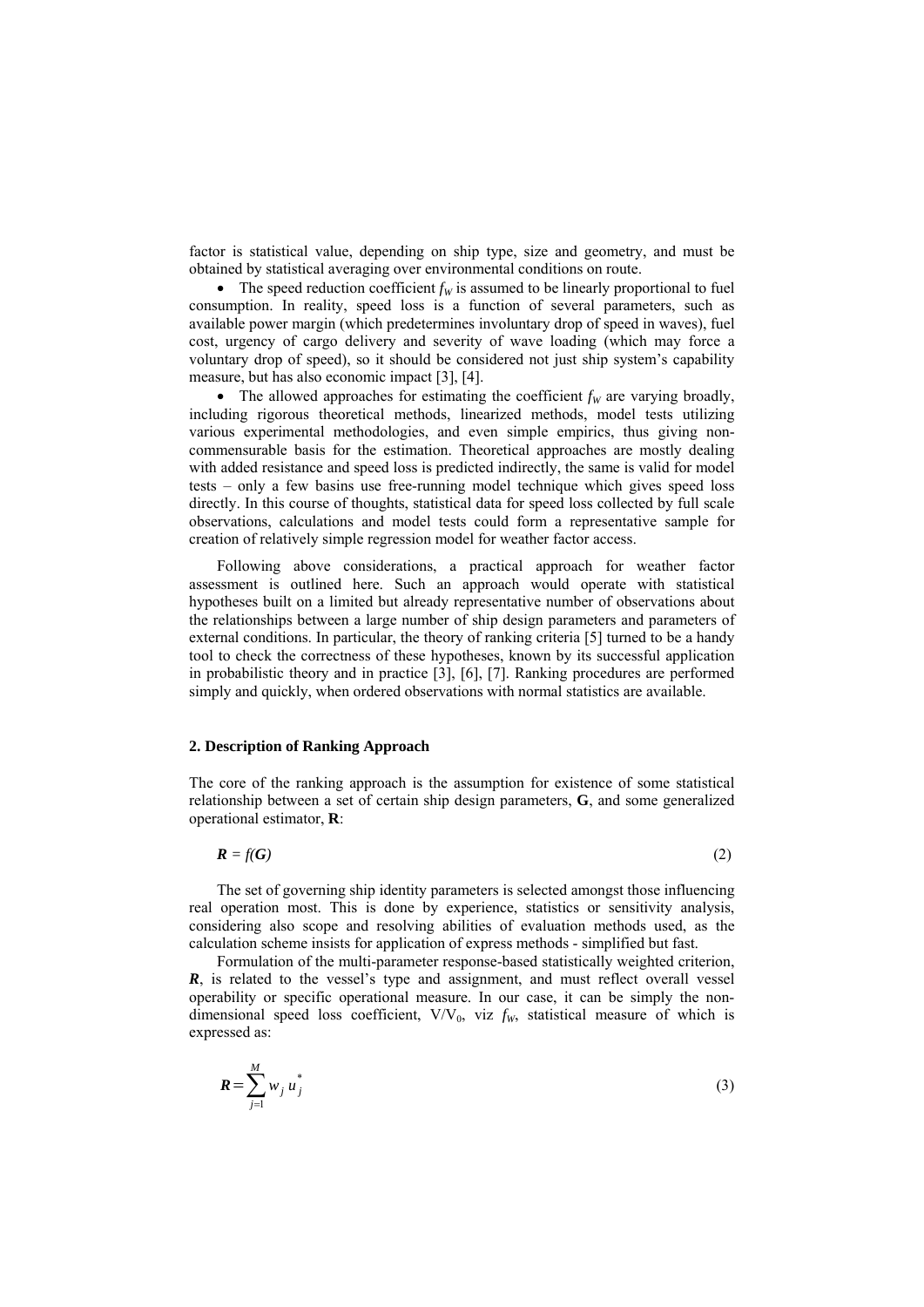where  $u^*$  - averaged (statistically weighed) reaction of the subsystem:

$$
u^* = \sum_{p=1}^P \sum_{q=1}^Q \dots \sum_{x=1}^X u(p, q \dots x)
$$
 (4)

 $u(p, q ... x)$  - characteristic response as a function of operational conditions - *w* – statistical weighting function

Generally, weighting functions take account for the probability of occurrence of cert ain operational regime, or for contribution of corresponding characteristic in forming the overall ship behavior.

For all weighting functions is valid:

$$
\sum_{k=1}^{K} w_k = 1 \tag{5}
$$

## **3. Description of Speed Loss Calculation Method**

Modern seakeeping theories provide accurate enough procedures for prediction of added resistance of ships in waves, see i.e. [8], [9], [10], [11] as well as recent comprehensive comparative analysis in [12] and [13]. Then, assuming invariance of propulsive performance in calm water and waves (which is practically observed at moderate seas), the speed loss can be calculated by equating increased demand power with the available one. Performing this kind of analysis however requests application of complex software, application of specific knowledge and availability of detailed information about hull geometry, mass and inertia, which are hardly on disposal at shipping offices. Rather, they are in need of some simplified but accurate enough procedure for express estimation of average speed loss, based either on series calculations, model tests or on comprehensive statistics.

The approach suggested in this study is a mixed one. Generally, regression form ulae similar to those of Townsin-Kwon [14], [15] have been utilized, considering their simplicity and involvement of commonly available ship and environment data, as well as the fact, that they had been obtained on the basis of systematic model tests analysis. However, additional data taken from other systematic BSHC studies, both calculation-based and experimental, as well as full scale data taken from 32 ship's logbooks, have been used to expand the original expressions, arriving at a new set of regression coefficients. Altogether, 87 sets of data have been added.

As mentioned above, statistically weighted speed loss in waves has been selected as a generalized operational estimator, *R*.

Selection of variables in the governing ship parameter's vector,  $G$ , has been done by f ollowing considerations:

• Principal differences have been observed in reaction of various types of ship forms to wave action and specifically to speed loss as a general criterion (similar assumption has been made by [14] and [15]). This permitted grouping of basic data by ship type and loading, introducing just an integer indicator;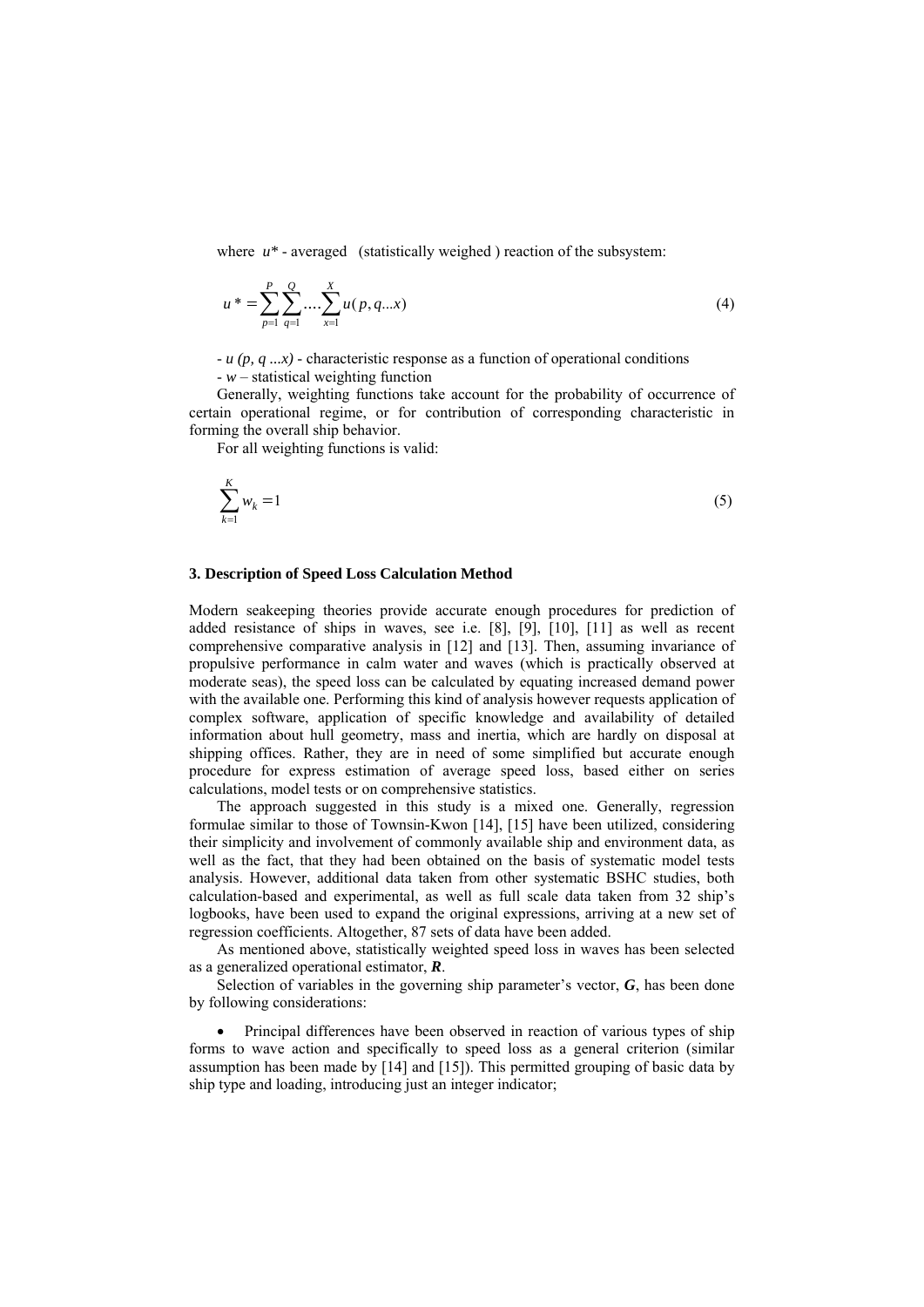The ship design parameters influencing speed loss most have been traced from two viewpoints: integrated shape characterization, in order to reduce number of variables, and availability of these parameters at the shipping offices, for easy access to the calculation scheme. After analysis of available data and following some general considerations, i.e. [16], [17], etc., two parameters have been finally selected, namely block coefficient,  $Cb$ , and volume displacement,  $\nabla$  (if needed, volume displacement can be related to deadweight via statistical relationship)

Parameters describing operation conditions are obviously:

- Heading angle (it was concluded that, to ease statistics, the 180° sector can be divided into four general directions – head seas, quartering seas from the bow, beam seas and following seas. It is in compliance with [14])

Operational speed of advance in calm water,  $V_0$ , or corresponding Froude number, *Fn*

‐ Sea state severity as indicated by Beaufort scale, *Bf* (this was preferred instead of more rigorous  $H<sub>S</sub>$  merit, as the wave height observations on-board ships are subjective and can mislead statistics)

Within every group of data, regression analysis has been performed. It has been observed, that the dependence of weather factor on selected set of geometry data can be described by low-order polynomials by using non-linear regressand transforms, thus multiple linear regression approach has been used. Finally, the weather factor has been expressed by:

$$
f_W = \alpha \cdot \beta \left( k \cdot Bf + \frac{Bf^{6.5}}{m \cdot \nabla^{0.667}} \right) \tag{6}
$$

where:

*k, m* - coefficients accounting for ship type and loading condition

*Bf* - Beaufort sea state index

 $\nabla$  - Volume displacement

 $β$  - heading angle coefficient according to [15]

$$
\alpha = \sum_{i=1}^{3} \sum_{j=1}^{3} A_{ij} F n^{ij} C b^{ij}
$$
 (7)

*Fn* - Froude number

*Cb* - Block coefficient

*Aij* - regression coefficients

The regression is valid within a wide range of ship parameters, covering:

$$
Cb = [0,55 \div 0,85]; \ Lpp = [120 \div 320] \text{ m}; \ L/B = [5,4 \div 7,6]
$$
  

$$
BT = [1,8 \div 3,2]; \ Fn = [0,05 \div 0,30]
$$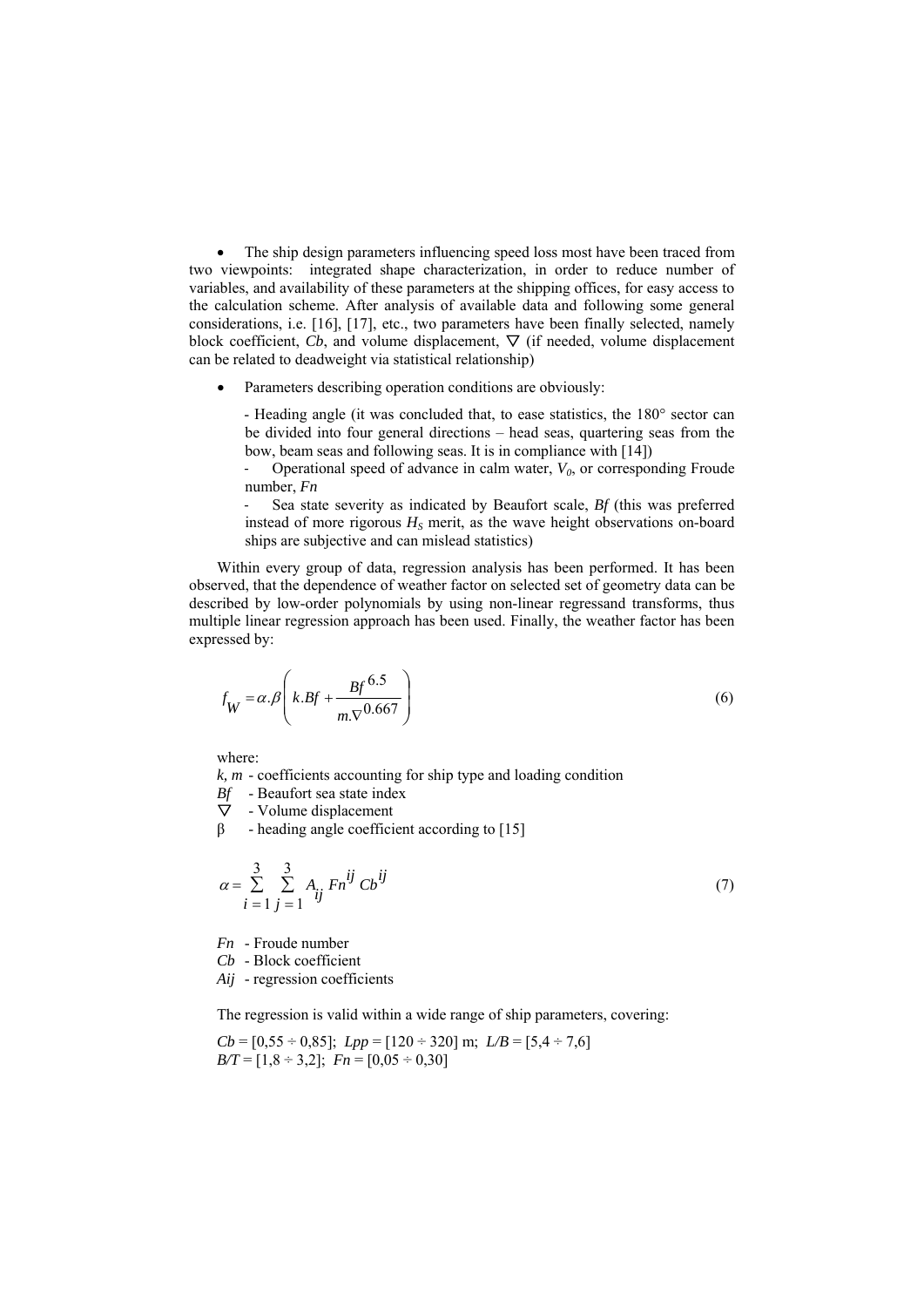## **4. Validation**

The above outlined approach has been repeatedly tested, always providing good accuracy, including full scale confirmation. It is demonstrated in Figure 1 on the cases of several Bulgarian-built bulk carriers, which have been systematically tested at BSHC and later subjected to full scale observation in real operation conditions [18], [19].



**Figure 1**. Speed loss predictions against logbook data

In the case of 25000 TDW bulk carrier, limiting curves for excess deck wetness, slamming and vertical accelerations are shown as well, proving the suggested method for  $f_W$  assessment covers voluntary speed loss as well, as about  $1/3$  of processed data sample is taken from logbooks in which real operation regimes are recorded.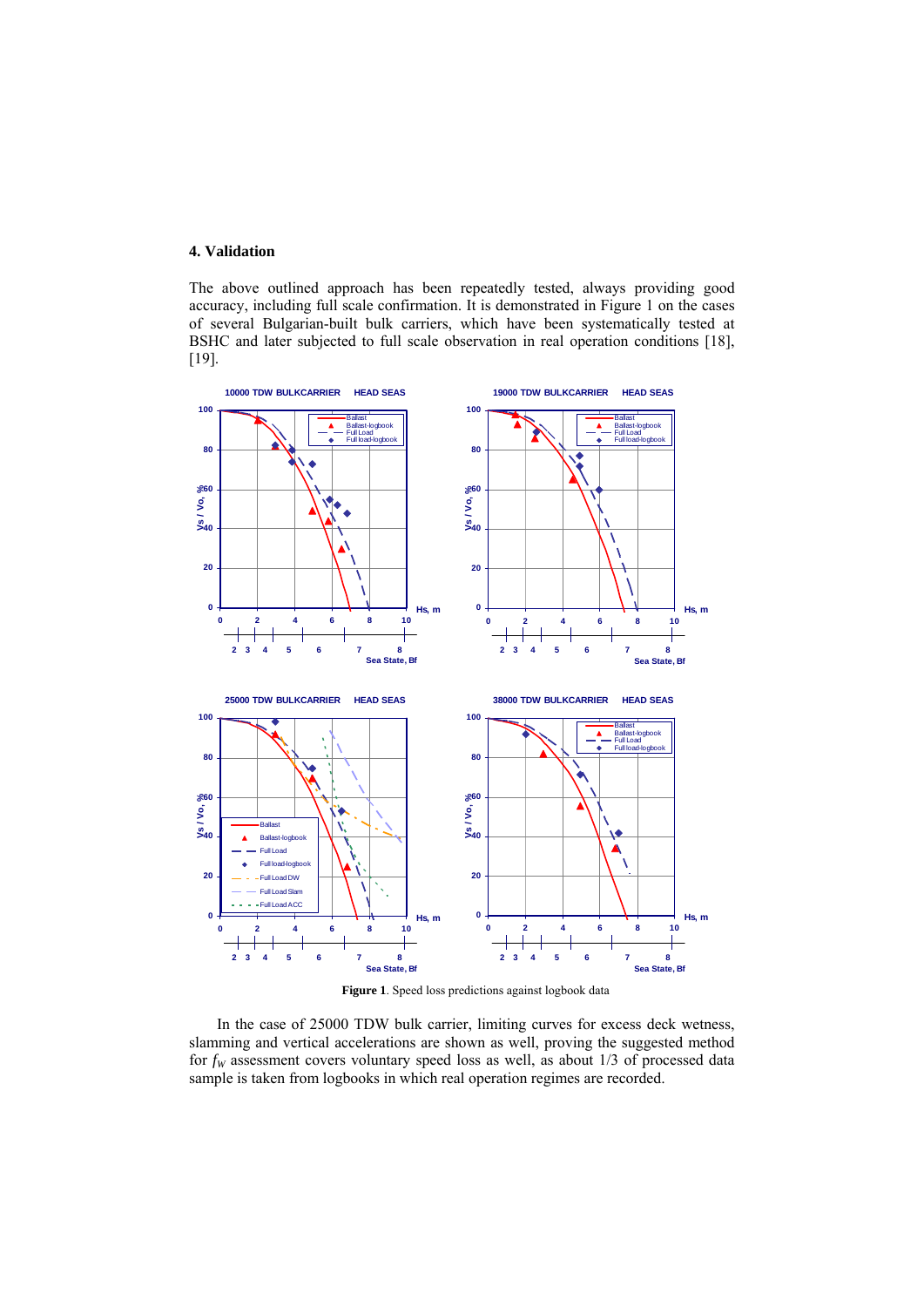## **5. Comparative Analysis**



**Figure 2**. Predictions for the weather factor by two methods

In Figure 2, a comparison is made between  $f_W$  predictions by simplified IMO 2012 regression formula [2] which is as well addressed by corresponding ITTC RP, versus BSHC database [17], compiled by model tests or calculations with account of wave loading restrictions (voluntary speed loss, observing recommended statistics). Results are given for selected groups of containerships and tankers, 7-10 vessels in every group. The sea conditions correspond to Bf 6, as suggested by [2].

It is well demonstrated, that for smaller ships the voluntary speed loss is significant, as higher sea states are easily bearable by large ships, but for smaller ships problems with excess wave action and consequent need for voluntary speed reduction can occur at lower sea states.



**Figure 3**. Speed loss dependence on wave course angle

In Figure 3, logbook data are compared to BSHC predictions by Eq. (6), showing good conformity, at least up to moderate sea states.

Finally, the weather factors for four bulk carriers considered in Item 4 have been statistically weighted by Eq. (3), using wave height statistics for North Atlantic, and then compared to IMO and BSHC predictions for Bf 6 seas, as illustrated in Figure 4. It is seen, that the values of  $f_W$  averaged over probability of wave height occurrence are higher, which leads to reduction in EEDI values.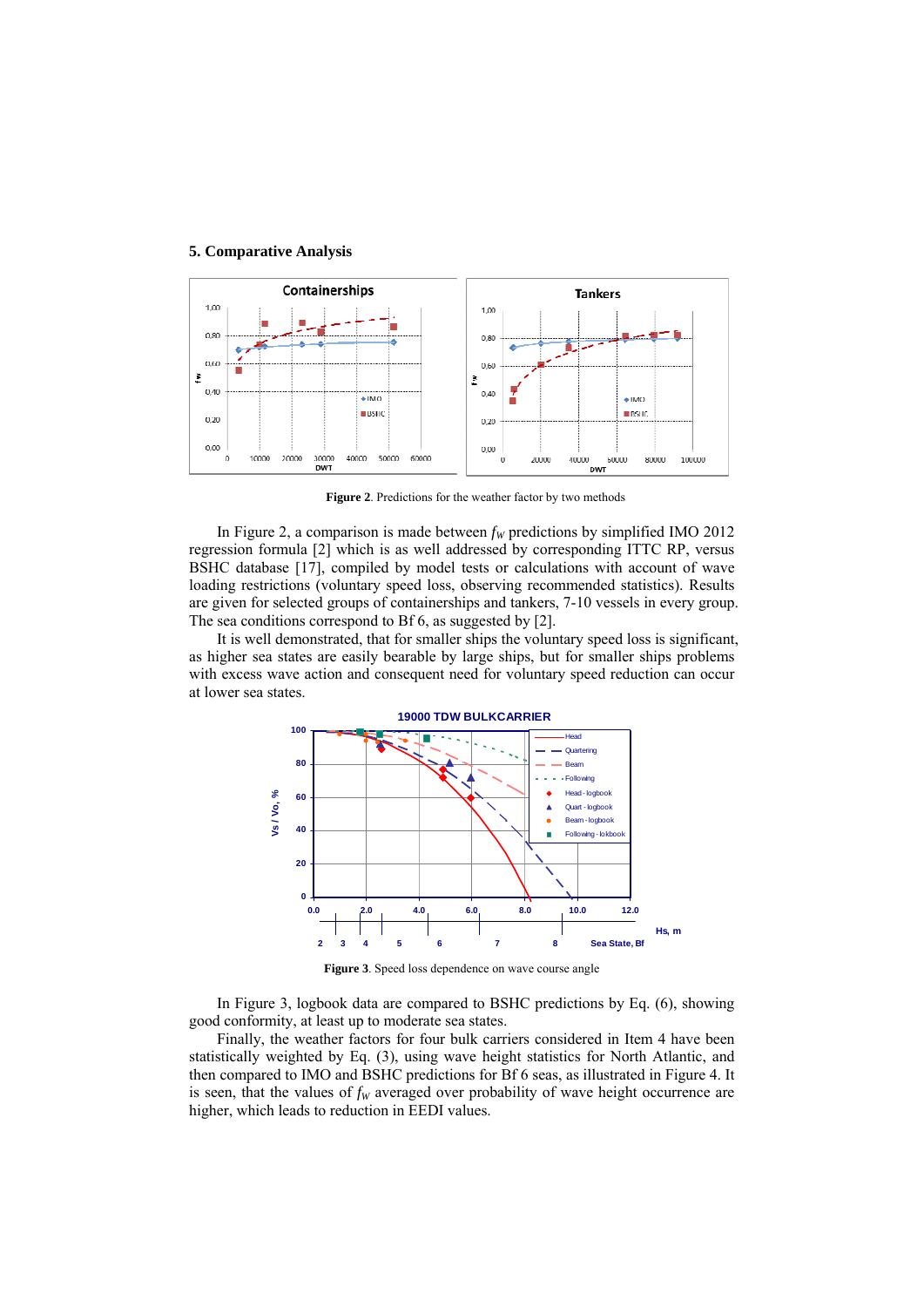

**Figure 4**. Single value  $f_W$  predictions versus statistical averaged values

## **6. Conclusions**

In initial compilation of EEDI formula by IMO, the  $f_W$  coefficient has been introduced as a mark for some complicated phenomenon, which had to be subjected to more detailed analysis and description on a later stage. It was to some extend covered by the IMO interim guidelines for calculation of weather factor at one fixed sea state, however, it should be perceived, that the ship behavior in real operational conditions depends on too many factors and conditions to be characterized by just a single value. At least, the index should be obtained by statistical averaging over operational regime parameters. It is clearly demonstrated in this paper that "ranked" values of weather factor are explicably higher then single values obtained at high but not frequently occurred sea state, which in result leads to reduction of EEDI.

More of the existing procedures for  $f_W$  estimation deal with involuntary speed loss only. It is explicable, because the speed drop due to added resistance and insufficient power can be assessed more easily either theoretically or experimentally. However, in many cases additional loss is observed due to voluntary master action to keep wave loadings into statistically limited values. This concern mostly deck wetness and motion accelerations, but also slamming and screw racing in some cases, especially for smaller ship sizes. It has been shown, that for smaller ships the voluntary speed loss is significant, as higher sea states are easily bearable by large ships, but for smaller ships problems with excess wave action and consequent need for voluntary speed reduction can occur at lower sea states, which further justifies using of statistically weighted merit.

In this paper, a very practical approach for account of environmental restrictions on ship operation is suggested, which can be used also by shipping operators for route planning. It must be borne in mind, that speed loss is not always directly related to fuel consumption and green gas emissions, especially at high seas. Considering this, as well as the way of collection of larger part of data sample processed to arrive in here proposed method, the reliability of predictions can be guaranteed until Bf 6. Only small portion of logbook data concerns very high seas. The